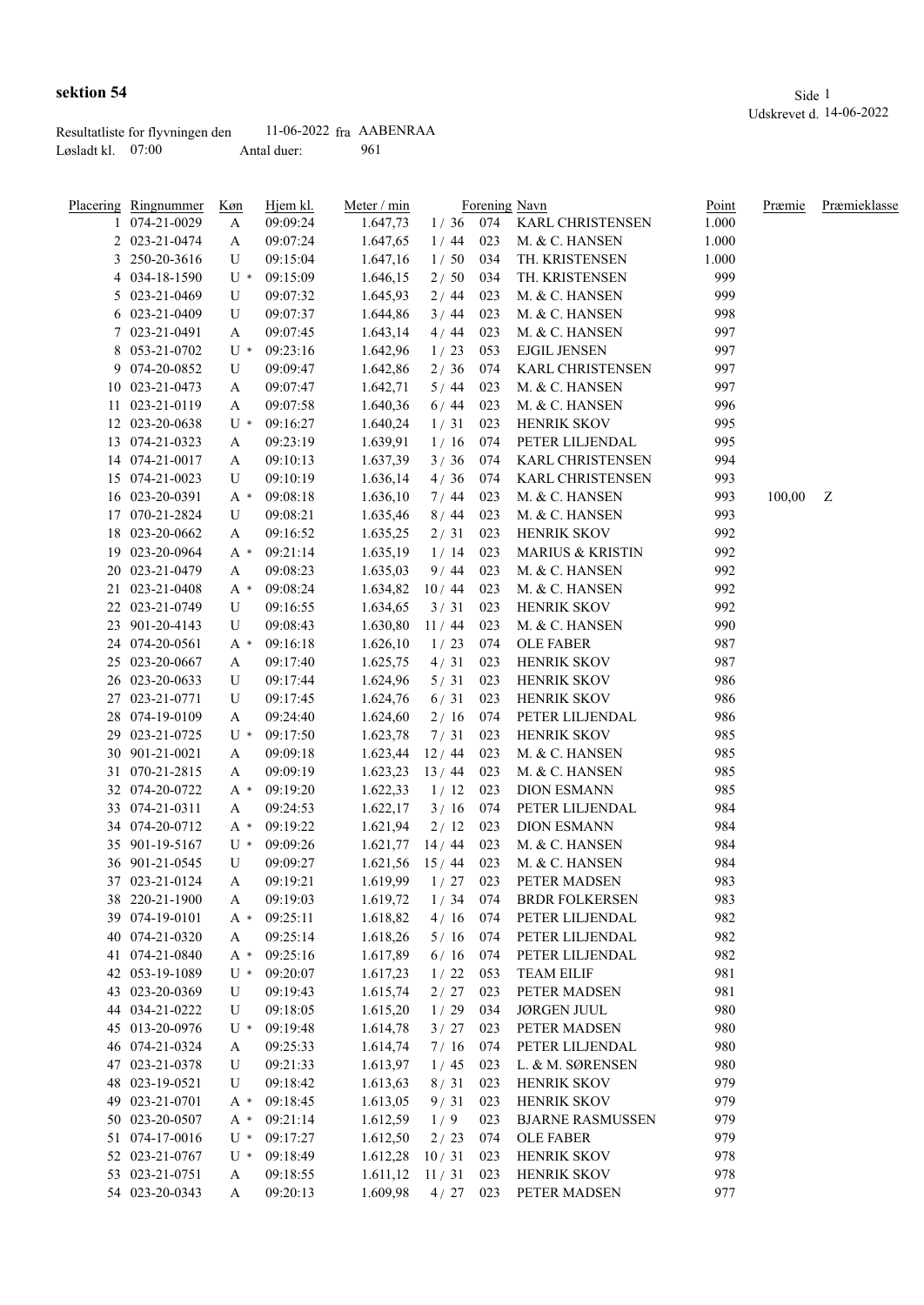| <u>Placering Ringnummer</u> | Køn   | Hjem kl. | Meter / min      |            |     | Forening Navn                            | Point | Præmie | Præmieklasse |
|-----------------------------|-------|----------|------------------|------------|-----|------------------------------------------|-------|--------|--------------|
| 55 023-20-0351              | U     | 09:20:15 | 1.609,60         | $5/27$ 023 |     | PETER MADSEN                             | 977   |        |              |
| 56 023-21-0650              | U     | 09:20:16 | 1.609,41         | 6/27       | 023 | PETER MADSEN                             | 977   |        |              |
| 57 034-20-0155              | U     | 09:18:21 | 1.608,07         | 3/50       | 034 | TH. KRISTENSEN                           | 976   |        |              |
| 58 023-21-0123              | U     | 09:20:24 | 1.607,88         | 7/27       | 023 | PETER MADSEN                             | 976   |        |              |
| 59 023-20-0357              | A     | 09:20:30 | 1.606,73         | 8/27       | 023 | PETER MADSEN                             | 975   |        |              |
| 60 023-20-0373              | U     | 09:20:32 | 1.606,35         | 9/27       | 023 | PETER MADSEN                             | 975   |        |              |
| 61 074-21-0036              | U     | 09:18:17 | 1.606,14         | 1/42       | 074 | HANS-JØRN THOMSEN                        | 975   |        |              |
| 62 023-20-0944              | A *   | 09:10:42 | 1.606,05         | 16/44      | 023 | M. & C. HANSEN                           | 975   |        |              |
| 63 023-20-0372              | A     | 09:10:43 | 1.605,85         | 17/44      | 023 | M. & C. HANSEN                           | 975   |        |              |
| 64 217-21-2225              | U     | 09:20:35 | 1.605,78         | 10/27      | 023 | PETER MADSEN                             | 975   |        |              |
| 65 023-21-0657              | A     | 09:20:38 | 1.605,21         | 11/27      | 023 | PETER MADSEN                             | 974   |        |              |
| 66 074-21-0165              | U     | 09:18:22 | 1.605,18         | 2/42       | 074 | HANS-JØRN THOMSEN                        | 974   |        |              |
| 67 023-21-0341              | A     | 09:22:26 | 1.603,96         | 2/45       | 023 | L. & M. SØRENSEN                         | 973   |        |              |
| 68 023-20-0203              | U *   | 09:22:27 | 1.603,78         | 3/45       | 023 | L. & M. SØRENSEN                         | 973   |        |              |
| 69 023-21-0156              | A *   | 09:24:02 | 1.603,40         | 2/14       | 023 | <b>MARIUS &amp; KRISTIN</b>              | 973   |        |              |
| 70 074-20-0062              | A     | 09:18:32 | 1.603,25         | 3/42       | 074 | HANS-JØRN THOMSEN                        | 973   |        |              |
| 71 023-21-0343              | U     | 09:22:32 | 1.602,84         | 4/45       | 023 | L. & M. SØRENSEN                         | 973   |        |              |
| 72 023-19-0280              | A     | 09:11:01 | 1.602,17         | 18/44      | 023 | M. & C. HANSEN                           | 972   |        |              |
| 73 023-21-0342              | A     | 09:22:38 | 1.601,72         | 5/45       | 023 | L. & M. SØRENSEN                         | 972   |        |              |
| 74 023-21-0317              | U     | 09:22:39 | 1.601,53         | 6/45       | 023 | L. & M. SØRENSEN                         | 972   |        |              |
|                             |       |          |                  |            |     |                                          | 972   |        |              |
| 75 034-21-0249              | A     | 09:19:17 | 1.601,28         | 2/29       | 034 | <b>JØRGEN JUUL</b><br><b>JØRGEN JUUL</b> |       |        |              |
| 76 034-21-0228              | $A^*$ | 09:19:18 | 1.601,09         | 3/29       | 034 |                                          | 972   |        |              |
| 77 053-21-0693              | U     | 09:27:02 | 1.600,88         | 2/23       | 053 | <b>EJGIL JENSEN</b>                      | 972   |        |              |
| 78 074-21-0608              | $U^*$ | 09:18:27 | 1.600,85         | 3/23       | 074 | <b>OLE FABER</b>                         | 972   |        |              |
| 79 023-21-0323              | A *   | 09:22:43 | 1.600,78         | 7/45       | 023 | L. & M. SØRENSEN                         | 972   |        |              |
| 80 034-20-0129              | U     | 09:19:20 | 1.600,71         | 4/29       | 034 | <b>JØRGEN JUUL</b>                       | 971   |        |              |
| 80 034-21-0259              | A     | 09:19:20 | 1.600,71         | 4/29       | 034 | <b>JØRGEN JUUL</b>                       | 971   |        |              |
| 82 074-21-0650              | U     | 09:18:28 | 1.600,66         | 4/23       | 074 | <b>OLE FABER</b>                         | 971   |        |              |
| 83 034-17-0917              | $U^*$ | 09:19:00 | 1.600,55         | 4/50       | 034 | TH. KRISTENSEN                           | 971   |        |              |
| 84 053-21-0690              | A *   | 09:27:06 | 1.600,15         | 3/23       | 053 | <b>EJGIL JENSEN</b>                      | 971   |        |              |
| 85 034-21-0252              | A     | 09:19:23 | 1.600,13         | $6/29$     | 034 | <b>JØRGEN JUUL</b>                       | 971   |        |              |
| 86 053-21-0700              | A     | 09:27:08 | 1.599,79         | 4/23       | 053 | <b>EJGIL JENSEN</b>                      | 971   |        |              |
| 87 053-21-0645              | A     | 09:16:17 | 1.599,69         | 1/28       | 053 | ERIK Ø.JENSEN                            | 971   |        |              |
| 88 053-21-0701              | $U^*$ | 09:27:09 | 1.599,61         | 5/23       | 053 | <b>EJGIL JENSEN</b>                      | 971   |        |              |
| 89 250-21-6025              | A *   | 09:14:28 | 1.599,48         | 1/19       | 034 | <b>KLAUS POULSEN</b>                     | 971   |        |              |
| 90 908-21-2273              | A     | 09:22:50 | 1.599,47         | 8/45       | 023 | L. & M. SØRENSEN                         | 971   |        |              |
| 91 053-20-0622              | A     | 09:27:11 | 1.599,24         | $6/23$ 053 |     | <b>EJGIL JENSEN</b>                      | 971   |        |              |
| 92 053-19-0583              | A     | 09:27:12 | 1.599,06         | 7/23       | 053 | <b>EJGIL JENSEN</b>                      | 970   |        |              |
| 93 053-21-0710              | A     | 09:27:13 | 1.598,88         | 8/23       | 053 | <b>EJGIL JENSEN</b>                      | 970   |        |              |
| 94 074-20-0209              | A *   | 09:27:00 | 1.598,82         | 8/16       | 074 | PETER LILJENDAL                          | 970   |        |              |
| 95 023-21-0315              | U     | 09:22:54 | 1.598,73         | 9/45       | 023 | L. & M. SØRENSEN                         | 970   |        |              |
| 95 084-19-0937              | A     | 09:22:54 | 1.598,73         | 9/45       | 023 | L. & M. SØRENSEN                         | 970   |        |              |
| 97 901-21-0028              | A     | 09:11:18 | 1.598,71         | 19/44      | 023 | M. & C. HANSEN                           | 970   |        |              |
| 98 053-20-0116              | A     | 09:16:25 | 1.598,13         | 2/28       | 053 | ERIK Ø.JENSEN                            | 970   |        |              |
| 99 908-21-0905              | U     | 09:21:17 | 1.597,82         | 12/27      | 023 | PETER MADSEN                             | 970   |        |              |
| 100 023-17-0322             | U     | 09:20:06 | 1.597,51         | 12/31      | 023 | <b>HENRIK SKOV</b>                       | 970   |        |              |
| 101 250-21-6039             | U     | 09:14:38 | 1.597,50         | 2/19       | 034 | <b>KLAUS POULSEN</b>                     | 970   |        |              |
| 102 023-21-0710             | U     | 09:20:09 | 1.596,94         | 13/31      | 023 | <b>HENRIK SKOV</b>                       | 969   |        |              |
| 103 053-21-0684             | A     | 09:27:25 | 1.596,71         | 9/23       | 053 | <b>EJGIL JENSEN</b>                      | 969   |        |              |
| 104 023-21-0774             | A     | 09:20:11 | 1.596,56         | 14/31      | 023 | <b>HENRIK SKOV</b>                       | 969   |        |              |
| 105 023-20-0609             | U     | 09:20:13 | $1.596,18$ 15/31 |            | 023 | <b>HENRIK SKOV</b>                       | 969   |        |              |
| 106 013-20-0979             | $A^*$ | 09:21:29 | 1.595,57         | 13/27      | 023 | PETER MADSEN                             | 968   |        |              |
| 107 023-20-0663             | U     | 09:20:21 | 1.594,66         | 16/31      | 023 | <b>HENRIK SKOV</b>                       | 968   |        |              |
| 108 074-19-0368             | A *   | 09:21:36 | 1.594,49         | $1/19$ 074 |     | ANDERS THOMSEN                           | 968   |        |              |
|                             |       |          |                  |            |     |                                          |       |        |              |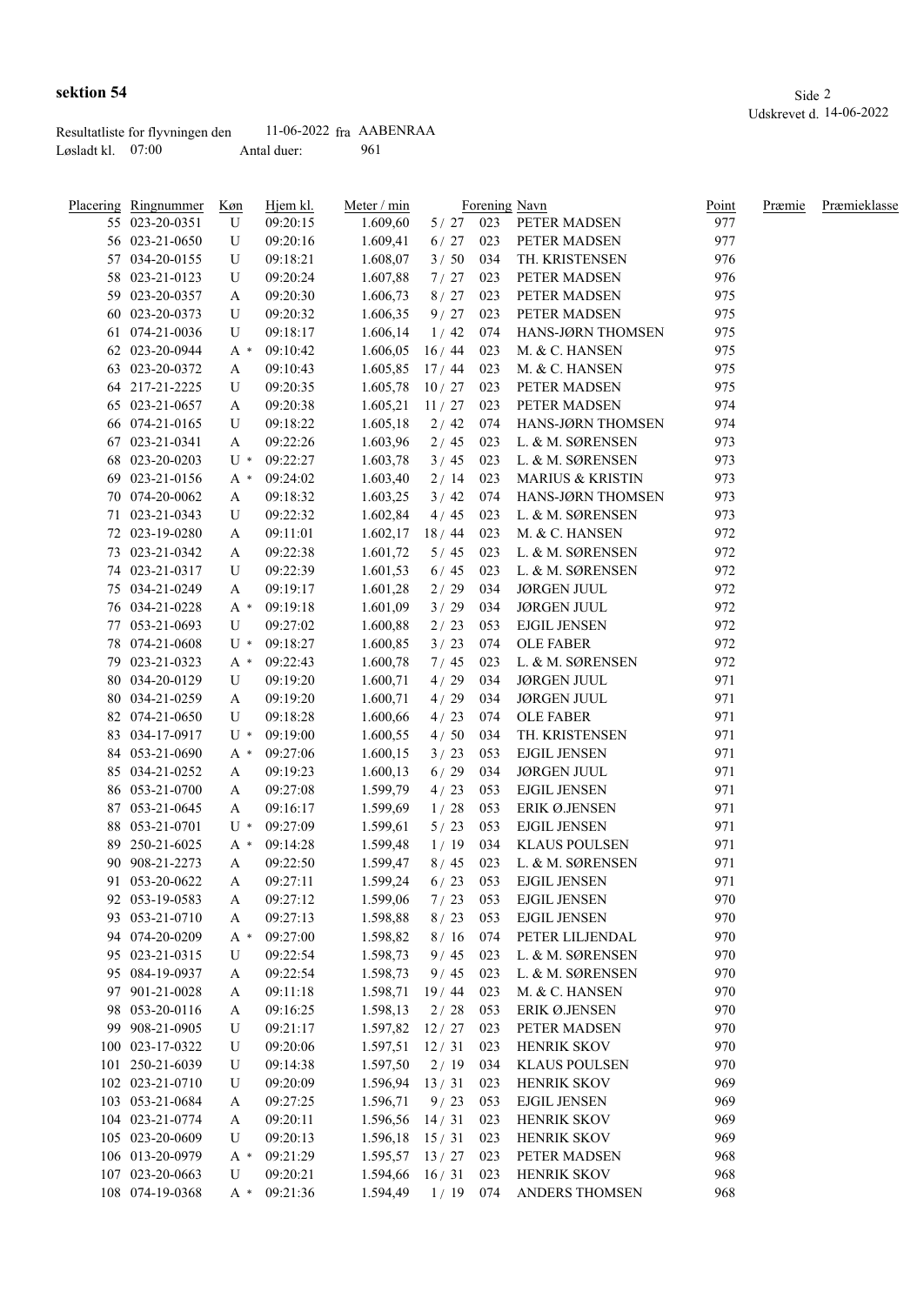|                     | Resultatliste for flyvningen den | $11-06-2022$ fra AABENRAA |     |
|---------------------|----------------------------------|---------------------------|-----|
| Løsladt kl. $07:00$ |                                  | Antal duer:               | 961 |

| Placering Ringnummer | Køn   | Hjem kl. | Meter / min        |            |     | Forening Navn          | Point | Præmie | Præmieklasse |
|----------------------|-------|----------|--------------------|------------|-----|------------------------|-------|--------|--------------|
| 109 053-20-0101      | A *   | 09:16:44 | 1.594,42           | $3/28$ 053 |     | ERIK Ø.JENSEN          | 968   |        |              |
| 110 053-16-8115      | A     | 09:28:59 | 1.593,95           | 1/17       | 053 | <b>EJNER PEDERSEN</b>  | 967   |        |              |
| 111 053-20-0892      | U     | 09:22:10 | 1.593,91           | 2/22       | 053 | <b>TEAM EILIF</b>      | 967   |        |              |
| 112 053-21-0764      | $U^*$ | 09:06:47 | 1.593,72           | 1/9        | 053 | <b>TEAM LASSEN</b>     | 967   |        |              |
| 113 074-21-0305      | A     | 09:27:29 | 1.593,58           | 9/16       | 074 | PETER LILJENDAL        | 967   |        |              |
| 114 074-20-0191      | $U^*$ | 09:21:20 | 1.593,55           | 2/34       | 074 | <b>BRDR FOLKERSEN</b>  | 967   |        |              |
| 115 156-21-0502      | A     | 09:23:24 | 1.593,15           | 11/45      | 023 | L. & M. SØRENSEN       | 967   |        |              |
| 116 034-20-0211      | A     | 09:19:41 | 1.592,72           | 5/50       | 034 | TH. KRISTENSEN         | 967   |        |              |
| 117 074-20-0131      | A *   | 09:21:25 | 1.592,61           | 3/34       | 074 | <b>BRDR FOLKERSEN</b>  | 967   |        |              |
| 118 023-19-0543      | A     | 09:20:32 | 1.592,58           | 17/31      | 023 | HENRIK SKOV            | 967   |        |              |
| 118 023-20-0650      | A     | 09:20:32 | 1.592,58           | 17/31      | 023 | HENRIK SKOV            | 967   |        |              |
| 118 023-21-0747      | U     | 09:20:32 | 1.592,58           | 17/31      | 023 | HENRIK SKOV            | 967   |        |              |
| 121 023-20-0631      | A     | 09:20:35 | 1.592,02           | 20/31      | 023 | <b>HENRIK SKOV</b>     | 966   |        |              |
| 122 074-19-0047      | A     | 09:21:29 | 1.591,86           | 4/34       | 074 | <b>BRDR FOLKERSEN</b>  | 966   |        |              |
| 123 023-21-0758      | A     | 09:20:36 | 1.591,83           | 21/31      | 023 | <b>HENRIK SKOV</b>     | 966   |        |              |
| 124 023-20-0346      | A     | 09:21:49 | 1.591,82           | 14/27      | 023 | PETER MADSEN           | 966   |        |              |
| 125 086-19-0110      | A     | 09:19:32 | 1.591,76           | 4/42       | 074 | HANS-JØRN THOMSEN      | 966   |        |              |
| 126 023-21-0382      | U     | 09:23:32 | 1.591,67           | 12/45      | 023 | L. & M. SØRENSEN       | 966   |        |              |
| 126 053-19-1190      | U     | 09:22:22 | 1.591,67           | 3/22       | 053 | <b>TEAM EILIF</b>      | 966   |        |              |
| 128 250-21-6838      | $U^*$ | 09:22:22 | 1.591,42           | 1/34       | 023 | <b>BRIAN NIELSEN</b>   | 966   |        |              |
| 129 074-20-0069      | A     | 09:19:34 | 1.591,38           | 5/42       | 074 | HANS-JØRN THOMSEN      | 966   |        |              |
| 130 023-21-0130      | A     | 09:21:52 | 1.591,25           | 15/27      | 023 | PETER MADSEN           | 966   |        |              |
| 131 000-19-6196      | U     | 09:14:01 | 1.590,97           | 5/36       | 074 | KARL CHRISTENSEN       | 966   |        |              |
| 132 023-21-0126      | A     | 09:21:54 | 1.590,88           | 16/27      | 023 | PETER MADSEN           | 965   |        |              |
| 132 074-21-0345      | A     | 09:27:44 | 1.590,88           | 10/16      | 074 | PETER LILJENDAL        | 965   |        |              |
| 134 074-20-0093      |       | 09:19:37 | 1.590,81           | 6/42       | 074 | HANS-JØRN THOMSEN      | 965   |        |              |
|                      | A     |          |                    |            | 074 |                        | 965   |        |              |
| 134 074-19-0923      | $U^*$ | 09:19:37 | 1.590,81           | 6/42       |     | HANS-JØRN THOMSEN      |       |        |              |
| 136 182-21-0399      | A *   | 09:21:34 | 1.590,78           | 1/10       | 074 | <b>BRIAN JENSEN</b>    | 965   |        |              |
| 137 023-21-0726      | A     | 09:20:42 | 1.590,70           | 22/31      | 023 | <b>HENRIK SKOV</b>     | 965   |        |              |
| 138 023-20-0368      | A *   | 09:21:55 | 1.590,69           | 17/27      | 023 | PETER MADSEN           | 965   |        |              |
| 139 023-21-0125      | A     | 09:21:56 | 1.590,51           | 18/27      | 023 | PETER MADSEN           | 965   |        |              |
| 140 113-19-0608      | U     | 09:21:24 | 1.590,50           | 1/17       | 074 | H. H. HELLEMANN        | 965   |        |              |
| 141 075-19-1012      | A     | 09:23:40 | 1.590,19           | 13/45      | 023 | L. & M. SØRENSEN       | 965   |        |              |
| 142 023-20-0300      | U     | 09:23:42 | 1.589,83           | 14/45      | 023 | L. & M. SØRENSEN       | 965   |        |              |
| 142 023-21-0812      | A     | 09:23:42 | 1.589,83           | 14/45      | 023 | L. & M. SØRENSEN       | 965   |        |              |
| 144 053-20-0955      | U     | 09:22:29 | 1.589,32           | 1/15       | 053 | <b>CLAUS HENRIKSEN</b> | 965   |        |              |
| 145 023-21-0375      | U     | 09:23:45 | 1.589,27 16/45 023 |            |     | L. & M. SØRENSEN       | 965   |        |              |
| 146 074-20-0174      | A     | 09:21:44 | 1.589,05           | 5/34       | 074 | <b>BRDR FOLKERSEN</b>  | 964   |        |              |
| 147 023-17-0876      | U     | 09:12:06 | 1.589,03           | 20/44      | 023 | M. & C. HANSEN         | 964   |        |              |
| 148 023-21-0361      | A *   | 09:23:48 | 1.588,72 17/45 023 |            |     | L. & M. SØRENSEN       | 964   |        |              |
| 149 023-21-0131      | U     | 09:22:06 | $1.588,64$ 19 / 27 |            | 023 | PETER MADSEN           | 964   |        |              |
| 150 023-21-0379      | A     | 09:23:49 | $1.588,54$ 18 / 45 |            | 023 | L. & M. SØRENSEN       | 964   |        |              |
| 151 023-21-0351      | U     | 09:23:50 | 1.588,35           | 19/45      | 023 | L. & M. SØRENSEN       | 964   |        |              |
| 152 053-21-0543      | U     | 09:22:40 | 1.588,32           | 4/22       | 053 | <b>TEAM EILIF</b>      | 964   |        |              |
| 153 023-21-0476      | A     | 09:12:10 | 1.588,23           | 21/44      | 023 | M. & C. HANSEN         | 964   |        |              |
| 154 023-21-0468      | U     | 09:12:11 | 1.588,03           | 22 / 44    | 023 | M. & C. HANSEN         | 964   |        |              |
| 155 074-20-0661      | A     | 09:22:21 | 1.587,95           | 3/12       | 023 | <b>DION ESMANN</b>     | 964   |        |              |
| 155 074-21-0851      | A *   | 09:22:21 | 1.587,95           | 3/12       | 023 | <b>DION ESMANN</b>     | 964   |        |              |
| 157 053-21-0548      | U     | 09:22:43 | 1.587,77           | $5/22$     | 053 | <b>TEAM EILIF</b>      | 964   |        |              |
| 158 023-21-0345      | A *   | 09:23:54 | 1.587,62           | 20/45      | 023 | L. & M. SØRENSEN       | 964   |        |              |
| 159 053-20-0493      | A     | 09:22:45 | 1.587,40           | 6/22       | 053 | <b>TEAM EILIF</b>      | 963   |        |              |
| 160 023-21-0303      | A     | 09:23:56 | 1.587,25           | 21/45      | 023 | L. & M. SØRENSEN       | 963   |        |              |
| 161 023-21-0431      | A     | 09:12:16 | $1.587,03$ 23/44   |            | 023 | M. & C. HANSEN         | 963   |        |              |
| 162 074-21-0095      | A     | 09:21:49 | 1.585,83           | $2/17$ 074 |     | H. H. HELLEMANN        | 962   |        |              |
|                      |       |          |                    |            |     |                        |       |        |              |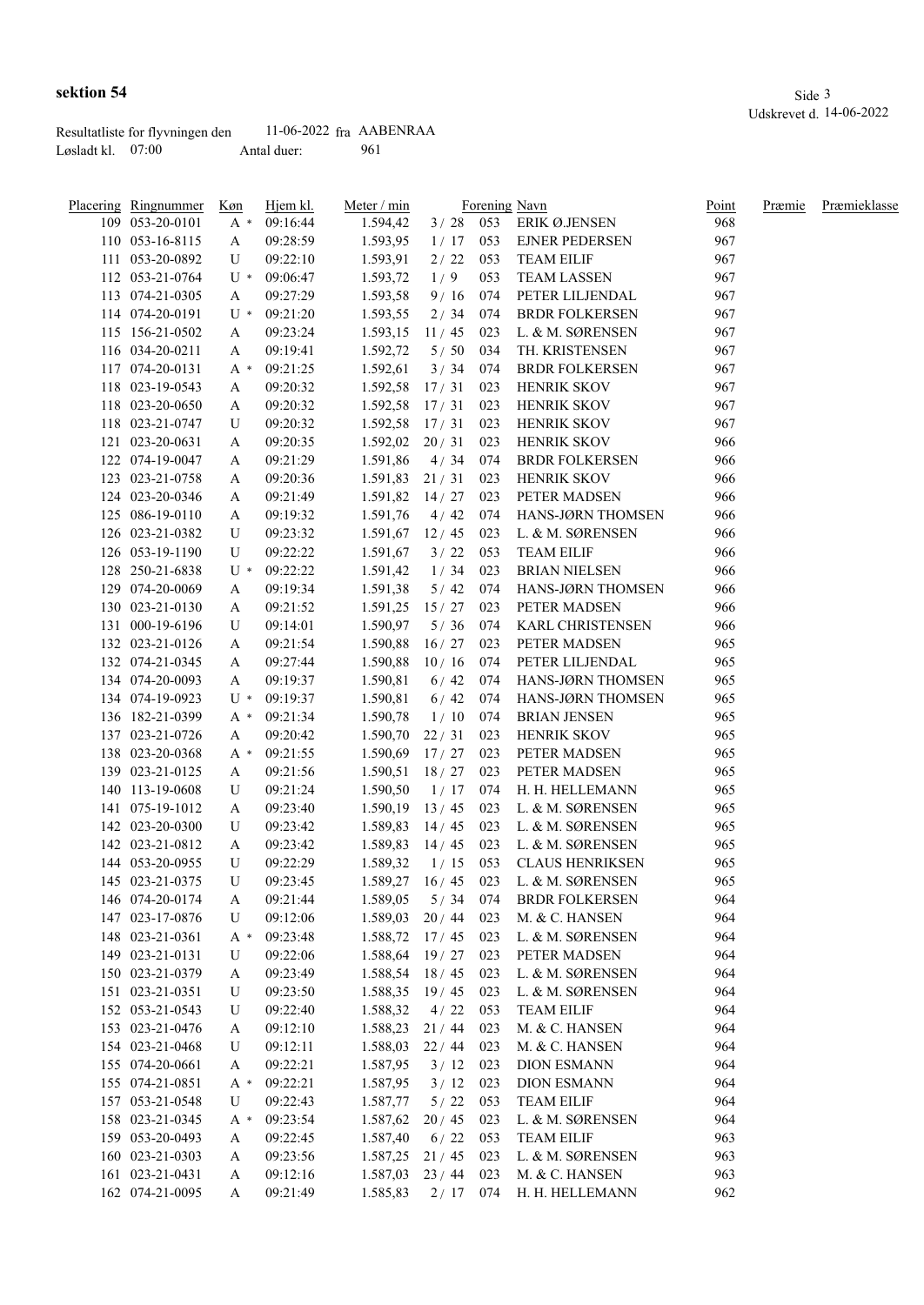|                   | Resultatliste for flyvningen den | $11-06-2022$ fra AABENRAA |     |
|-------------------|----------------------------------|---------------------------|-----|
| Løsladt kl. 07:00 |                                  | Antal duer:               | 961 |

| Placering Ringnummer<br>163 220-21-1897 | Køn<br>U | Hjem kl.<br>09:22:22 | Meter / min<br>1.585,67 | 20/27 | 023 | Forening Navn<br>PETER MADSEN | Point<br>962 | Præmie | Præmieklasse |
|-----------------------------------------|----------|----------------------|-------------------------|-------|-----|-------------------------------|--------------|--------|--------------|
| 164 053-19-0974                         | $A^*$    | 09:23:46             | 1.585,06                | 1/47  | 053 | ROSA & JOHANNES               | 962          |        |              |
| 165 023-21-0326                         | U        | 09:24:08             | 1.585,05                | 22/45 | 023 | L. & M. SØRENSEN              | 962          |        |              |
| 166 074-21-0310                         | A        | 09:28:17             | 1.584,98                | 11/16 | 074 | PETER LILJENDAL               | 962          |        |              |
| 167 034-15-0506                         | U *      | 09:15:29             | 1.584,89                | 1/18  | 034 | SØREN SØRENSEN                | 962          |        |              |
| 168 068-21-2493                         | A        | 09:22:40             | 1.584,43                | 5/12  | 023 | <b>DION ESMANN</b>            | 962          |        |              |
| 169 074-21-0093                         | A        | 09:21:58             | 1.584,15                | 3/17  | 074 | H. H. HELLEMANN               | 961          |        |              |
| 170 053-21-0688                         | A *      | 09:28:36             | 1.584,00                | 10/23 | 053 | <b>EJGIL JENSEN</b>           | 961          |        |              |
| 171 023-20-0423                         | A        | 09:23:03             | 1.583,82                | 2/34  | 023 | <b>BRIAN NIELSEN</b>          | 961          |        |              |
| 172 074-18-0481                         | A        | 09:22:00             | 1.583,78                | 4/17  | 074 | H. H. HELLEMANN               | 961          |        |              |
| 173 023-20-0951                         | $A^*$    | 09:25:52             | 1.583,25                | 3/14  | 023 | <b>MARIUS &amp; KRISTIN</b>   | 961          |        |              |
| 174 074-20-0806                         | A        | 09:22:03             | 1.583,22                | 5/17  | 074 | H. H. HELLEMANN               | 961          |        |              |
| 175 901-21-0544                         | U        | 09:12:40             | 1.582,24                | 24/44 | 023 | M. & C. HANSEN                | 960          |        |              |
| 176 074-21-0623                         | A        | 09:20:08             | 1.581,62                | 5/23  | 074 | <b>OLE FABER</b>              | 960          |        |              |
| 177 053-20-0993                         | $A^*$    | 09:30:09             | 1.581,57                | 2/17  | 053 | <b>EJNER PEDERSEN</b>         | 960          |        |              |
| 178 023-21-0168                         | U        | 09:26:02             | 1.581,44                | 4/14  | 023 | MARIUS & KRISTIN              | 960          |        |              |
| 179 074-21-0645                         | U        | 09:20:10             | 1.581,25                | 6/23  | 074 | <b>OLE FABER</b>              | 960          |        |              |
| 180 053-16-8112                         | $A^*$    | 09:30:12             | 1.581,04                | 3/17  | 053 | <b>EJNER PEDERSEN</b>         | 960          |        |              |
| 181 053-20-0961                         | A *      | 09:30:13             | 1.580,86                | 4/17  | 053 | <b>EJNER PEDERSEN</b>         | 959          |        |              |
| 182 053-21-0716                         | A        | 09:28:58             | 1.580,10                | 11/23 | 053 | <b>EJGIL JENSEN</b>           | 959          |        |              |
| 183 074-21-0125                         | $A^*$    | 09:22:20             | 1.579,02                | 1/14  | 074 | <b>TORBEN ANDERSEN</b>        | 958          |        |              |
| 184 034-21-0245                         | A        | 09:21:17             | 1.578,62                | 7/29  | 034 | <b>JØRGEN JUUL</b>            | 958          |        |              |
| 185 023-21-0167                         | A        | 09:26:18             | 1.578,56                | 5/14  | 023 | <b>MARIUS &amp; KRISTIN</b>   | 958          |        |              |
| 186 034-21-0229                         | U *      | 09:21:18             | 1.578,43                | 8/29  | 034 | <b>JØRGEN JUUL</b>            | 958          |        |              |
| 187 053-19-0862                         | A        | 09:30:28             | 1.578,24                | 5/17  | 053 | <b>EJNER PEDERSEN</b>         | 958          |        |              |
| 188 074-21-0106                         | A *      | 09:22:26             | 1.577,91                | 2/14  | 074 | <b>TORBEN ANDERSEN</b>        | 958          |        |              |
| 189 034-20-0133                         | A        | 09:21:21             | 1.577,87                | 9/29  | 034 | <b>JØRGEN JUUL</b>            | 958          |        |              |
| 190 074-20-0818                         | A        | 09:22:32             | 1.577,86                | 6/17  | 074 | H. H. HELLEMANN               | 958          |        |              |
| 191 053-21-0696                         | U        | 09:29:11             | 1.577,80                | 12/23 | 053 | <b>EJGIL JENSEN</b>           | 958          |        |              |
| 192 023-20-0286                         | A        | 09:24:49             | 1.577,57                | 23/45 | 023 | L. & M. SØRENSEN              | 957          |        |              |
| 193 053-21-0530                         | $A^*$    | 09:23:40             | 1.577,27                | 7/22  | 053 | <b>TEAM EILIF</b>             | 957          |        |              |
| 194 053-19-0940                         | A        | 09:24:29             | 1.577,20                | 2/47  | 053 | <b>ROSA &amp; JOHANNES</b>    | 957          |        |              |
| 195 053-20-0966                         | $A^*$    | 09:30:34             | 1.577,19                | 6/17  | 053 | <b>EJNER PEDERSEN</b>         | 957          |        |              |
| 196 023-21-0311                         | U        | 09:24:54             | 1.576,66                | 24/45 | 023 | L. & M. SØRENSEN              | 957          |        |              |
| 197 053-21-0778                         | A *      | 09:08:10             | 1.576,52                | 2/9   | 053 | <b>TEAM LASSEN</b>            | 957          |        |              |
| 198 053-20-0895                         | $A^*$    | 09:23:48             | 1.575,81                | 8/22  | 053 | <b>TEAM EILIF</b>             | 956          |        |              |

| 193 053-21-0530 | A *          | 09:23:40       | 1.511,21              | 1/22  | U <sub>23</sub> | TEAM EILIF                | 937 |
|-----------------|--------------|----------------|-----------------------|-------|-----------------|---------------------------|-----|
| 194 053-19-0940 | A            | 09:24:29       | 1.577,20              | 2/47  | 053             | ROSA & JOHANNES           | 957 |
| 195 053-20-0966 | $A^*$        | 09:30:34       | $1.577,19$ 6/17       |       | 053             | EJNER PEDERSEN            | 957 |
| 196 023-21-0311 | $\mathbf U$  | 09:24:54       | $1.576,66$ 24 / 45    |       | 023             | L. & M. SØRENSEN          | 957 |
| 197 053-21-0778 | A *          | 09:08:10       | $1.576,52 \qquad 2/9$ |       | 053             | <b>TEAM LASSEN</b>        | 957 |
| 198 053-20-0895 | $A^*$        | 09:23:48       | 1.575,81              | 8/22  | 053             | <b>TEAM EILIF</b>         | 956 |
| 199 034-20-0223 | U            | 09:21:11       | $1.575,80$ 6/50       |       | 034             | TH. KRISTENSEN            | 956 |
| 200 901-20-4139 | U            | 09:13:13       | 1.575,71              | 25/44 | 023             | M. & C. HANSEN            | 956 |
| 201 053-21-0711 | $\mathbf{A}$ | 09:29:23       | $1.575.69$ 13 / 23    |       | 053             | <b>EJGIL JENSEN</b>       | 956 |
| 202 023-19-0405 | $A^*$        | 09:24:33       | $1.575,59$ 2/9        |       | 023             | BJARNE RASMUSSEN          | 956 |
| 203 053-21-0613 | A            | 09:25:26       | 1.575,51              | 1/12  | 053             | <b>MOGENS BRIX</b>        | 956 |
| 204 053-21-0541 | A            | 09:23:50       | 1.575,44              | 9/22  | 053             | TEAM EILIF                | 956 |
| 205 222-21-0286 | $\mathbf{A}$ | 09:23:45       | 1.575,31              | 2/15  | 053             | CLAUS HENRIKSEN           | 956 |
| 206 023-20-0510 |              | $A * 09:24:35$ | 1.575,22              | 3/9   | 023             | BJARNE RASMUSSEN          | 956 |
| 207 053-20-0400 | $A^*$        | 09:23:46       | 1.575,13              | 3/15  | 053             | CLAUS HENRIKSEN           | 956 |
| 208 034-21-0081 | U            | 09:21:15       | 1.575,06              | 7/50  | 034             | TH. KRISTENSEN            | 956 |
| 209 053-19-1010 | A            | 09:23:47       | 1.574,95              | 4/15  | 053             | CLAUS HENRIKSEN           | 956 |
| 210 034-21-0062 | U            | 09:21:16       | 1.574,87              | 8/50  | 034             | TH. KRISTENSEN            | 956 |
| 211 053-19-0902 |              | $A * 09:23:32$ | 1.574,86              | 6/12  | 023             | <b>DION ESMANN</b>        | 956 |
| 212 074-18-0815 | $U^*$        | 09:21:02       | 1.574,83              | 8/42  | 074             | HANS-JØRN THOMSEN         | 956 |
| 213 034-21-0074 | A            | 09:21:20       | 1.574,13              | 9/50  | 034             | TH. KRISTENSEN            | 955 |
| 214 053-19-0874 | $\mathbf{A}$ | 09:30:52       | 1.574,05              | 7/17  | 053             | EJNER PEDERSEN            | 955 |
| 215 053-21-0900 | $U^*$        | 09:20:41       | 1.573,94              | 1/8   | 074             | FINN LUNØ                 | 955 |
| 216 074-21-0025 | $\mathbf{A}$ | 09:15:29       | 1.573,74              |       |                 | 6/36 074 KARL CHRISTENSEN | 955 |